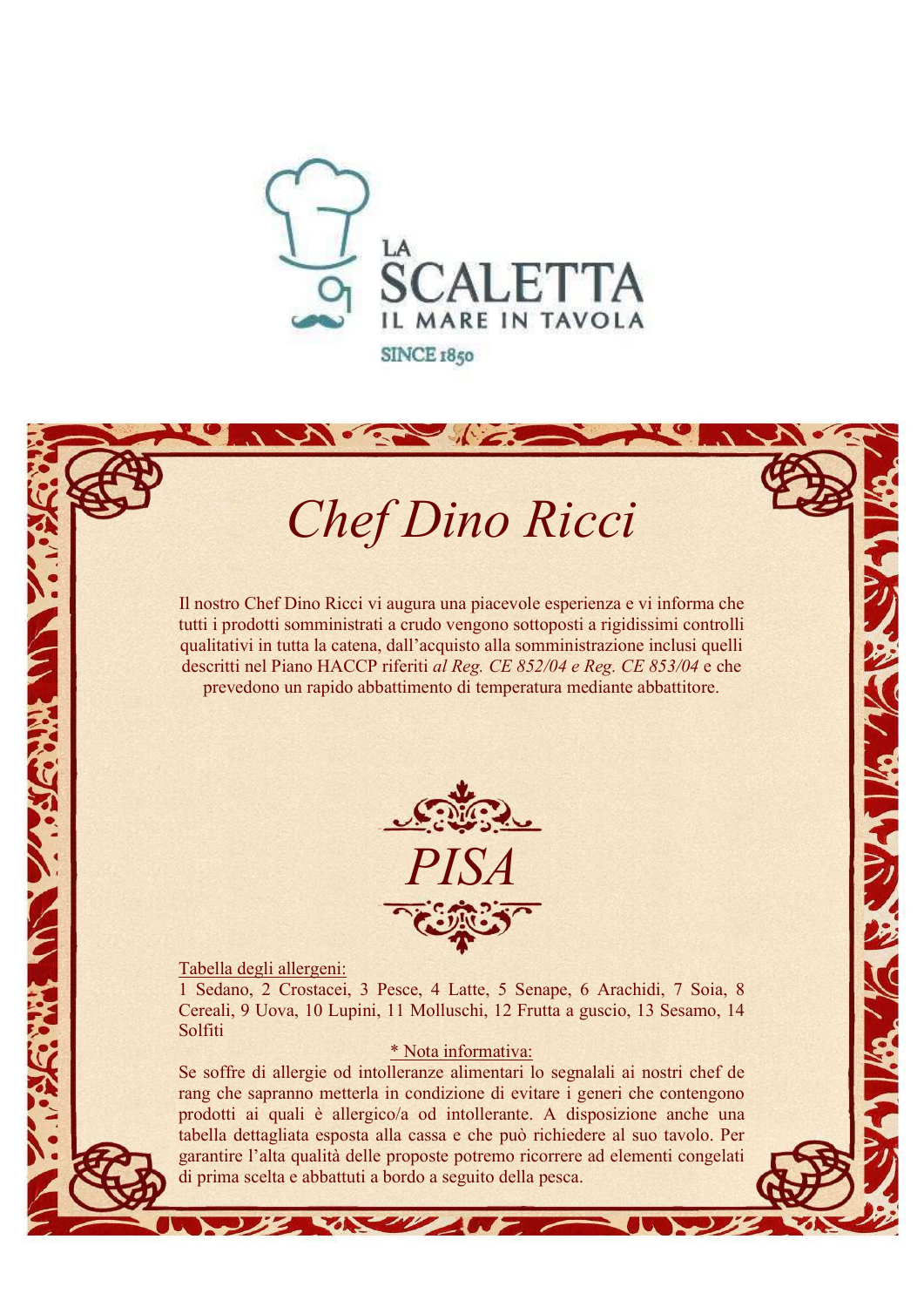

## **Starters**

TASTING OF RAW FISH (\* 2, 3, 7, 11, 12, 13) A selection of shellfish, clams, oysters and caught served as raw

SMALL LANGOSTINE TARTARE (\* 2, 3, 5, 6, 7, 11, 12) Marinade apple vinegar and crunchy olives

TASTING OF THREE RAW FISH TARTARES (\* 3, 5, 6, 7, 12) Smoked with herbs

PLATEAU DE CRUDITES (\* 1, 2, 3, 5, 6, 7, 11, 12, 13) Two-storey tower of Oysters, tartares and shellfish

PLATEAU ROYAL (\* 1, 2, 3, 5, 6, 7, 11, 12, 13) Three-storey tower of Oysters, tartares, shellfish and boiled seafood

PLATEAU DE CRUSTACES (\* 1, 2, 3, 5, 6, 7, 11, 12, 13) Two raw shrimps, two raw small langostine and two raw red shrimp flavored with citrus

OCTOPUS (\* 2, 3, 6, 7, 11, 12) Cooked in low temperature, browned and served with celeriac sauce

TASTING OF SEAFOOD (\* 1, 2, 3, 5, 6, 7, 11, 12, 13) Composition of cooked and marinated tastings

SHRIMPS WITH KATAIFI (\* 2, 3, 5, 7, 8, 12) Served with soy reduction

CULATELLO DI ZIBELLO DOP (\* 6, 8, 12)

Seasoned 26 months

- Service 3,00 €. Please notify us of any allergies or intolerances - \_\_\_\_\_\_\_\_\_\_\_\_\_\_\_\_\_\_\_\_\_\_\_\_\_\_\_\_\_\_\_\_\_\_\_\_\_

www.ristorantelascalettapisa.com – Via Pietrasantina 107, Pisa – Tel. 0506202050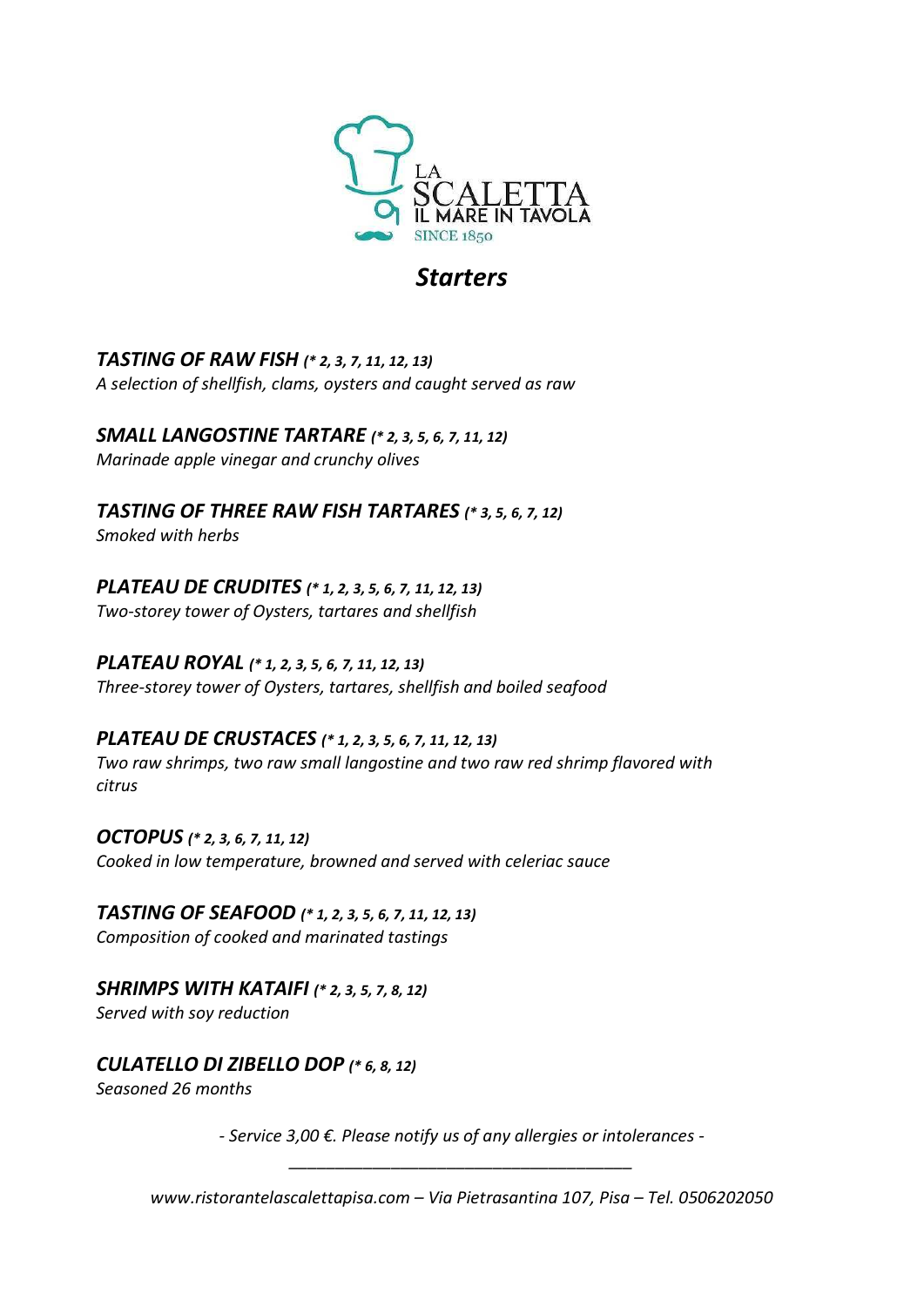

## Main courses Pasta

CYLINDERS PASTA WITH CHLOROPHYLL'S ALGAE (\* 1, 2, 3, 4, 6, 9, 11, 12, 14) Stuffed with clams in sweet garlic sauce

1 YEAR SEASONED RICE (\* 1, 2, 3, 4, 6, 11, 12, 14) With the Island of Elba's lobster

FAGOTTELLI PASTA (\* 1, 2, 3, 4, 9, 11, 12, 14) Stuffed with octopus in sauce of red shrimps from Mazara del Vallo

TAGLIOLINI OF FRESH AND HOMEMADE PASTA (\* 1, 2, 3, 4, 9, 11, 12, 14) With sea urchins and bottarga

CHITARRINE OF FRESH AND HOMEMADE PASTA (\* 1, 2, 3, 9, 14) With blu lobster in sauce of shellfish

HOMEMADE PURPLE POTATOES GNOCCHI (\* 1, 2, 3, 4, 7, 9, 10, 11, 12, 14) With seafood

### MALTAGLIATI PASTA 100% EGG YOLK (\* 1, 4, 9, 14)

Hare marinade cooked at low temperature and olives from Imperia

- Service 3,00 €. Please notify us of any allergies or intolerances - \_\_\_\_\_\_\_\_\_\_\_\_\_\_\_\_\_\_\_\_\_\_\_\_\_\_\_\_\_\_\_\_\_\_\_\_\_

www.ristorantelascalettapisa.com – Via Pietrasantina 107, Pisa – Tel. 0506202050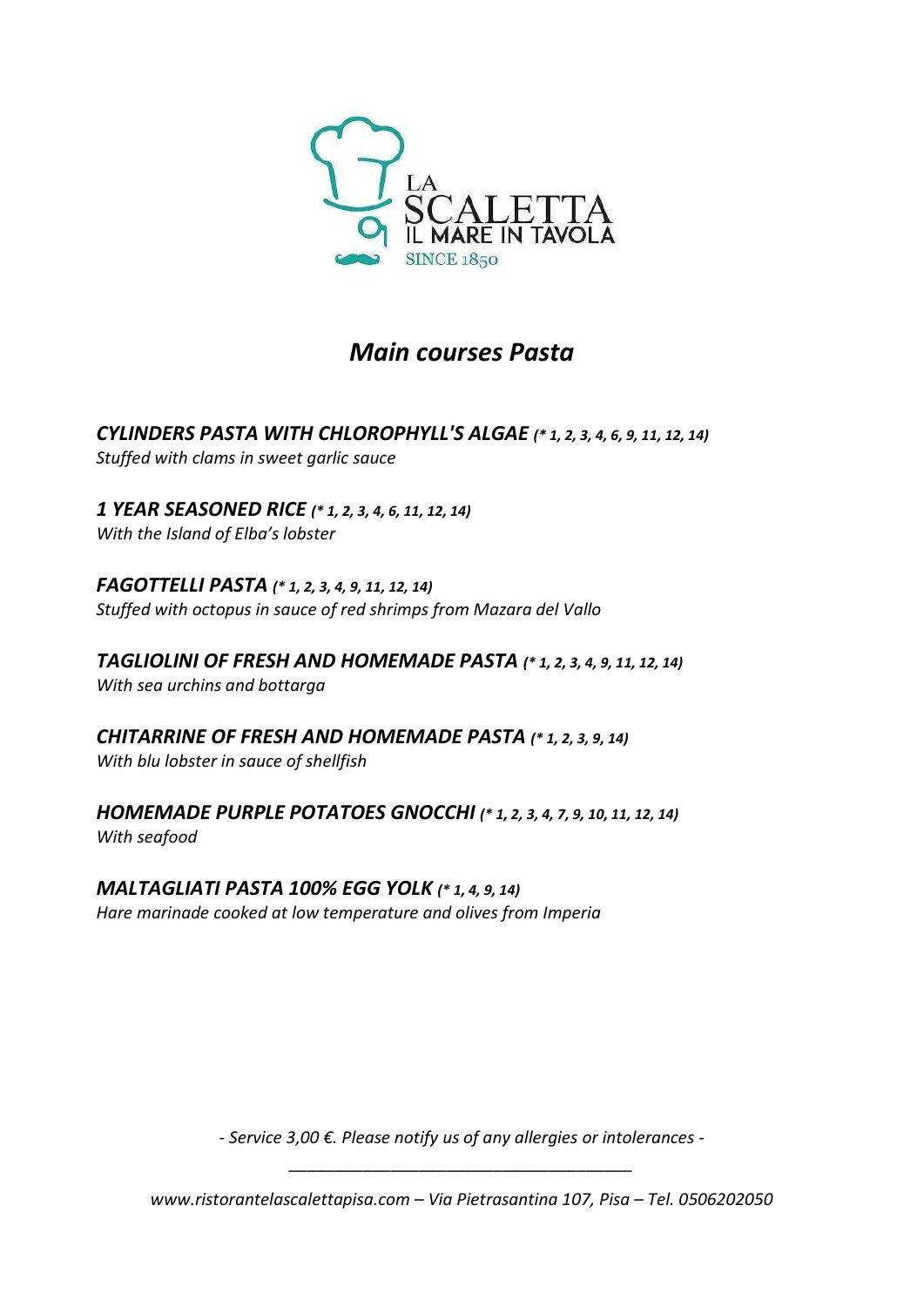

## Second courses

## GRILLED SQUIDS AND SHELLFISH (\* 2, 3, 6, 7, 11)

With its mayonnaise express

FILETS OF TURBOT FISH (\* 1, 2, 3, 6, 7, 8, 11, 12, 13, 14) Marinated with white balsamic vinegar, golden and crisp with caponata

CUBES OF TUNA FISH (\* 3, 5, 6, 7, 8, 12, 13) Lightly seared crusted with Bronte pistachios

SLICED YELLOWTAIL FISH (\* 3, 5, 6, 7, 8, 12, 13) At herbs and purple potato chips

LOBSTER CATALAN (\* 1, 2, 3, 5, 6, 7, 11, 12) Cooked at 90 degrees

SMALL LANGOUSTINE (\* 2, 3, 12) Cooked with steam, Beluga caviar and mayonnaise prawns from Mazara del Vallo

DUCK BREAST (\* 1, 5, 6, 7, 12, 13) Cooked in low-temperature vacuum, lacquered with honey in orange sauce and cointreau

> - Service 3,00 €. Please notify us of any allergies or intolerances - \_\_\_\_\_\_\_\_\_\_\_\_\_\_\_\_\_\_\_\_\_\_\_\_\_\_\_\_\_\_\_\_\_\_\_\_\_

www.ristorantelascalettapisa.com – Via Pietrasantina 107, Pisa – Tel. 0506202050